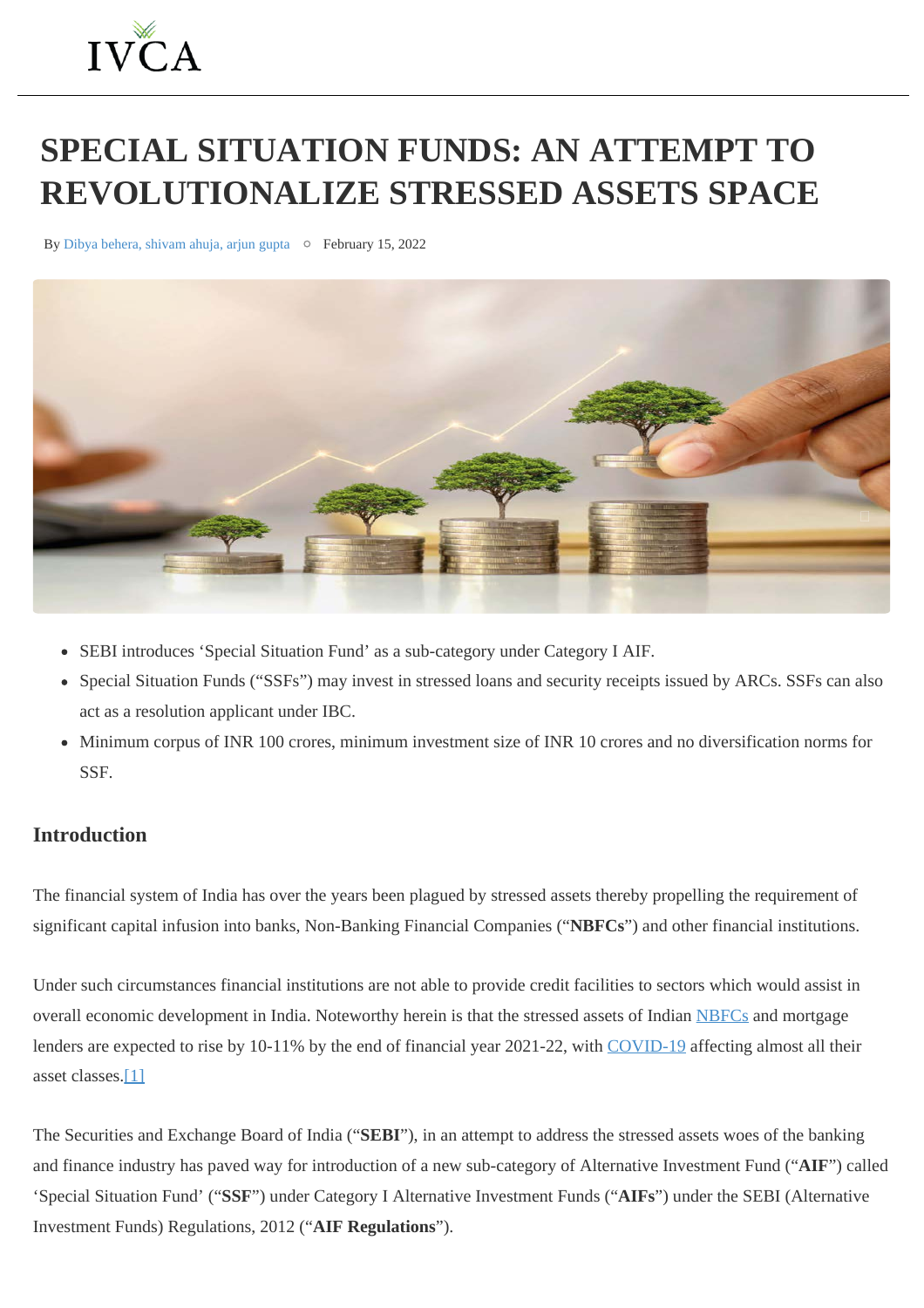In this regard, on January 24, 2022, SEBI has notified the SEBI (Alternative Investment Funds) (Amendment) Regulations 202[2\[2\]](#page-0-0) ("**Amendment Regulations**"), as further supplemented by a SEBI circular dated January 27,202[2\[3\]](#page-0-0) introducing SSF to address the aforementioned issues. Given that AIFs manage and raise privately pooled funds from sophisticated investors who are open to high-risk investments, they can effectively serve as a source of risk capital to deal with the issue of stressed loans. Such a move is expected to bring in a new set of investors in the stressed asset space and create a more efficient market for buying distressed assets.

#### [\[1\]](#page-0-0) [Bank gross NPAs to rise to 8-9%, stressed assets to touch 10-11% \(crisil.com\)](about:blank), *available at*

https://www.crisil.com/en/home/newsroom/press-releases/2021/10/bank-gross-npas-to-rise-to-8-9percent-stressed-assetsto-touch-10-11percent.html

[\[2\]](#page-0-0) SEBI (Alternative Investment Funds) (Amendment) Regulations 2022, *available at:* [https://www.sebi.gov.in/legal/regulations/jan-2022/securities-and-exchange-board-of-india-alternative-investment-funds](about:blank)[amendment-regulations-2022\\_55525.html](about:blank).

[\[3\]](#page-0-0)Introduction of Special Situation Funds as a sub-category under Category I AIFs, *available at:* [https://www.sebi.gov.in/legal/circulars/jan-2022/introduction-of-special-situation-funds-as-a-sub-category-under](about:blank)[category-i-aifs\\_55625.html](about:blank).

## **Special Situation Funds**

The Amendment Regulations primarily provide for a new chapter (i.e. Chapter III-B) within the AIF Regulations defining SSFs as a sub-category under Category – I AIFs that invest in 'special situation assets', in accordance with its investment objectives and such SSF may act as a 'resolution applicant' under the Insolvency and Bankruptcy Code, 2016 ("**IBC**").

However, prior to the Amendment Regulations, AIFs were only permitted to invest in debt by way of investment in debt securities and were prohibited from providing loans. Therefore, the AIFs currently tend to invest in distressed assets through investing in securities of stressed companies and Security Receipts ("**SRs**") issued by ARCs. Notably, staying invested in an investee company for longer duration is quintessential for turnaround of companies lingering through a state of distress.

In this regard, AIFs should prove to be the most suitable investment vehicle for resolution of stressed assets, especially when coupled along with the managerial skills required to turn around a struggling business. As SEBI also notes in its board meeting memorandum, the purchase of stressed loans at a discounted price from the original lender should prove to be attractive to AIFs as they will have a claim on the assets of the portfolio companies to the extent of outstanding loans.

## **Special Situation Assets**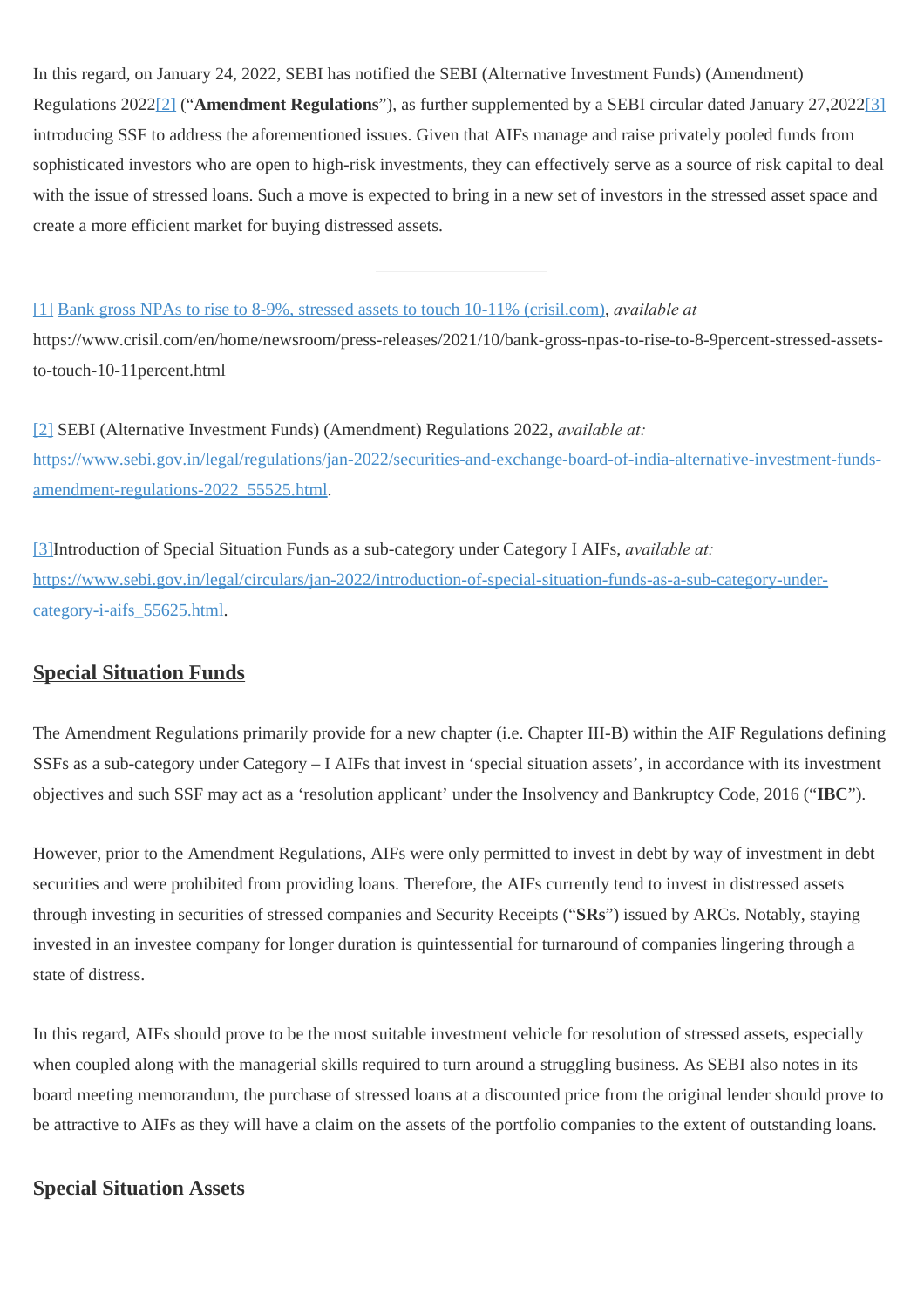Notably, Category I AIFs invest, inter alia, in sectors which the Government or regulators consider as socially or economically desirable and which are generally perceived to have positive spill over effects on the economy. Further, SEBI or Government or other regulators in India might consider providing incentives or concessions to such AIFs. SSFs are allowed to invest in special situation assets which includes:

- Stressed loans available for acquisition in terms of Reserve Bank of India (Transfer of Loan Exposures) Directions, 2021 ("**Transfer Directions**") or as part of a resolution plan approved under IBC;
- Security receipts issued by ARCs;
- Securities of investee companies (i) whose stressed loans available for acquisition in terms of Transfer Directions or as part of a resolution plan approved under IBC; (ii) against whose borrowings, security receipts have been issued by an ARC; (iii) whose borrowings are subject to corporate insolvency resolution process under Chapter II of IBC; (iv) who have disclosed all the defaults relating to the payment of interest/ repayment of principal amount on loans from banks / financial institutions; and
- Any other asset/security as may be prescribed by SEBI from time to time.

With the introduction of such provisions, SSFs will be able to provide much needed capital to companies in distress, which are unable to function optimally and generate value for stakeholders due to over-leveraging, but may have potential of a turnaround.

# **Key Features of SSFs**

SEBI while introducing the SSFs has provided for a slew of relaxations to make them more attractive and conducive for investors and fund manager alike, as discussed below.

## *No investment concentration limits*

Currently, under the provisions of Regulation 15(1)(c) of AIF Regulations, a Category I AIF cannot invest more than 25% of its investable funds in one investee company. Further, under Regulation 16 of AIF Regulations, conditions for investment by various sub-categories of Category I AIFs have been specified, wherein all sub-categories of Category I AIFs are required to invest at least seventy-five percent of the investable funds in unlisted securities of investee companies as applicable in respective sub-category.

Notably, given that SSFs will be formed with the objective of reviving identified entities under stress and may also act as resolution applicants under IBC, they should not be burdened with diversification norms. In the past although the AIFs were eligible to act as resolution applicants under IBC, the diversification norms have often been a major roadblock considerably diluting the objective behind acting as a resolution applicant.

In the wake of such considerations, SEBI has decided to exempt the SSFs from the diversification norms as applicable under the AIF Regulations thereby allowing SSFs to invest up to 100% of their investable funds in a single special situation asset.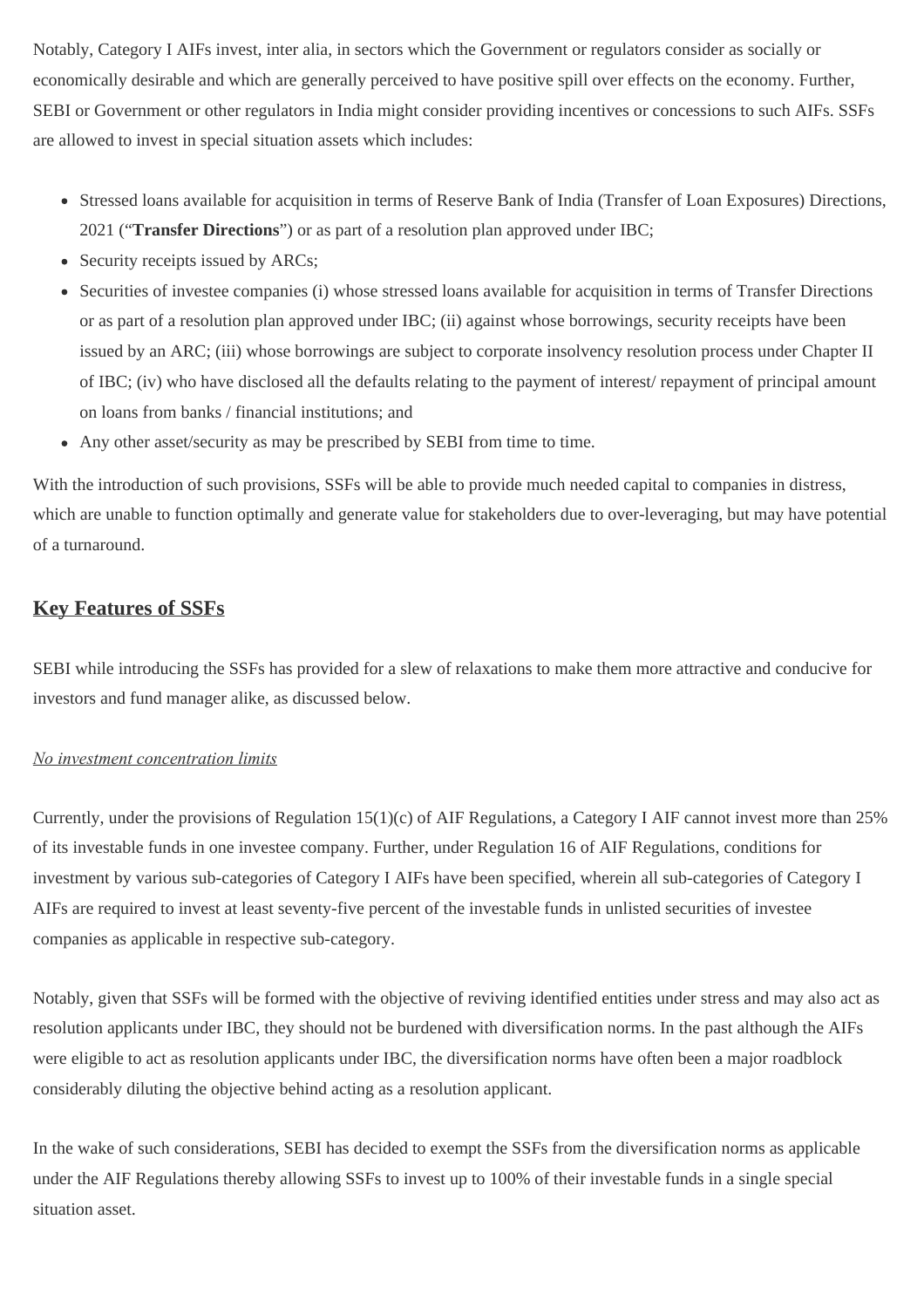If we compare SSFs to ARCs, while ARCs may also raise and utilise funds by formulating schemes for acquiring financial assets, they are restricted from utilizing not more than 25% of the funds so raised towards reconstruction of the financial assets so acquired. An SSF, on the other hand, is not subject to such limits for restructuring support finance.

Currently, if a foreign company/investor intends to acquire an Indian company under the IBC route, it is required to invest in the shareholding of the Indian company. Such foreign company/investor will thereafter acquire the entire shareholding with the purchase consideration being used to pay off the existing creditors. However, if the debtor entity is in a restricted sector (media company or insurance company) then the foreign investor will not be able to invest in such entities. Such issues should not arise in respect of an SSF whose sponsor and manager are owned and controlled by resident Indian citizens.

#### *Other investment considerations*

In addition to the above, SEBI has also permitted the SSFs to set up specific schemes targeting specific special situation assets. In order to provide adequate capital for revival of the distressed company, SEBI has mandated that the SSFs shall have a minimum corpus of INR 100 crores with a minimum commitment of INR 10 crores from each investor (Accredited Investors can commit a minimum of INR 5 crores). Further, while the SSFs are allowed to invest in units of other SSFs, they are prohibited from investing in (i) associates; (ii) SSFs managed or sponsored by the same manager/ sponsor or associates; or (iii) units of non-SSF AIFs; (iv) overseas investments.

#### *Acquisition of debt as well as shares of stressed companies*

Noteworthy herein is that SEBI while providing for SSFs to acquire stressed loans has effectively barred acquisition of stressed loans from individual lender since Clause 58 of the Transfer Directions contemplates acquisition of loans only pursuant to a resolution plan as approved by the lenders under the Reserve Bank of India (Prudential Framework for Resolution of Stressed Assets) Directions, 201[9\[1\]](#page-0-0) or as approved under the IBC. In the wake of such amendments, it is expected that Reserve Bank of India ("**RBI**") will update the annexure to the Transfer Directions to include SSFs. ARCs under the current framework are only permitted to acquire stressed loans which are in default for more than 60 days or classified as non-performing assets.[\[2\]](#page-0-0) In this regard, no such restrictions are applicable for SSFs.

Further, stressed loans acquired by SSF in terms of Clause 58 of the Transfer Directions are subject to a minimum lock-in period of six months. However, the lock in period shall not be applicable in case of recovery of the stressed loan from the borrower. Moreover, in order to ensure that there is no regulatory arbitrage in respect of the due diligence requirements mandated for ARCs, SSFs acquiring the stressed loans are required to comply with the same initial and continuous due diligence requirements for its investors, as those mandated by for ARCs.

SEBI by permitting SSFs to act as a 'resolution applicant' under the IBC has provided for a way through which the SSF can acquire the debt as well as securities, including shares of stressed companies undergoing a corporate insolvency resolution process under the IBC. Considering that investment in Special Situation Assets would require extensive monitoring and managerial support from the SSFs, such provisions allow the SSFs to provide a complete exit to the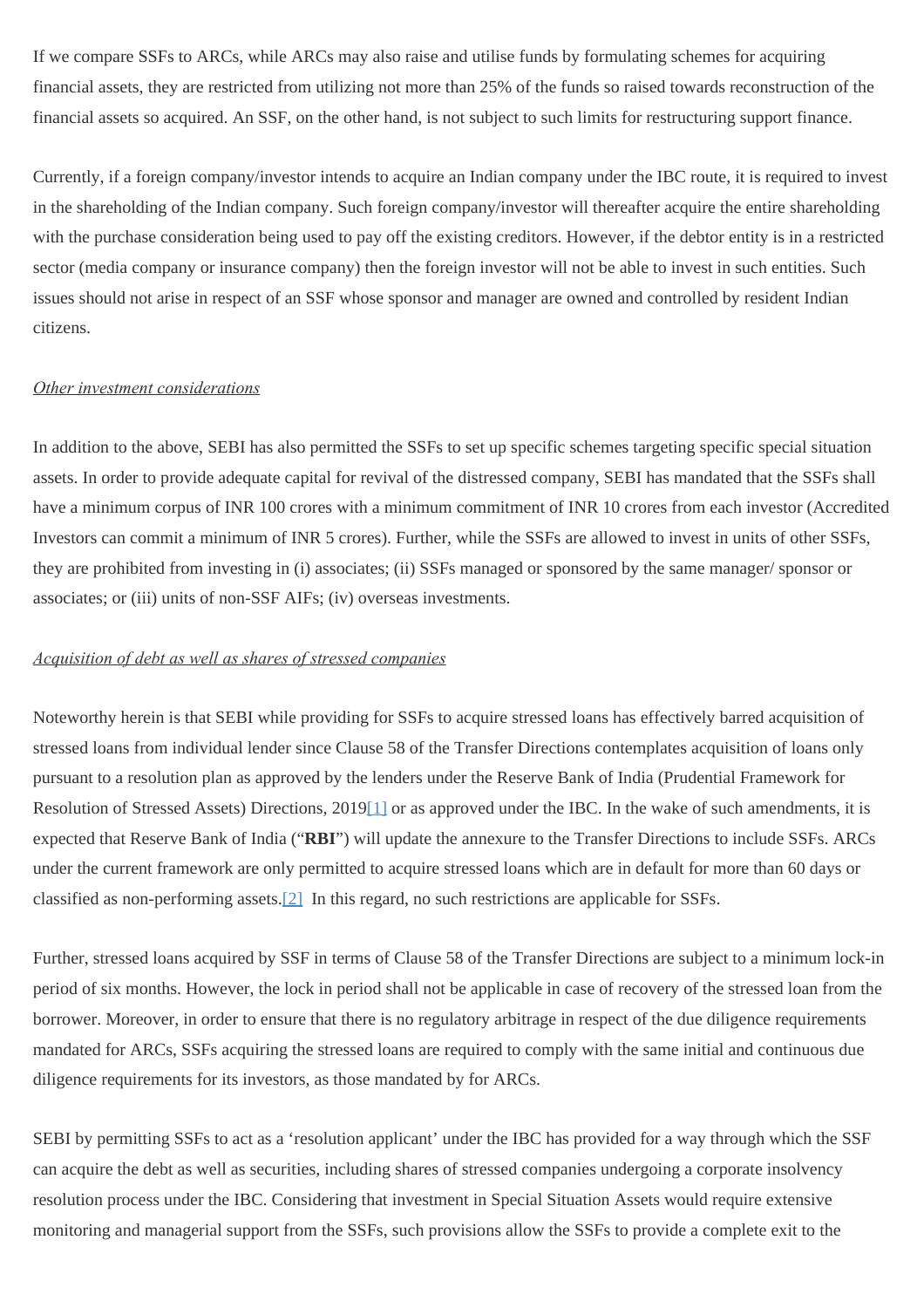lenders and control the revival of the stressed company, without any restriction on investment concentration.

### Conclusion

In the past, credit funds focussed on stressed assets have often used the ARC route to invest in stressed loans with some of the funds investing in an ARC as a sponsor. However, setting up of an ARC and the stringent compliance requirements mandated by RBI adds to the cost and complexities of such structures. On the other hand, AIFs are regulated under the AIF Regulat

ions which provides optimum flexibility to the fund managers and encourages investments by investors. SEBI's decision to introduce SSFs as a sub-category under Category I AIF to resolve the issues of stressed loans is praiseworthy and is expected to open up sources of capital for the companies in distress. Deep pocketed funds from developed markets could look at buying distressed loans with an intention of recovery or restructuring. SEBI has also provided certain safeguards to ensure that the SSFs do not acquire stressed loans of their associates and investments are not made outside India. In addition to the same, SEBI in the form of six-month lock-in period has provided the SSFs reasonable time to work towards potential resolution of the stressed asset, before making an exit. Further, the exemption from diversification norms

[\[1\]](#page-0-0) Reserve Bank of India (Prudential Framework for Resolution of Stressed Assets) Directions, 2019 *available at:* [https://rbidocs.rbi.org.in/rdocs/notification/PDFs/PRUDENTIALB20DA810F3E148B099C113C2457FBF8C.PDF](about:blank).

[\[2\]](#page-0-0)Paragraph 73, Reserve Bank of India (Transfer of Loan Exposures) Directions, 2021 *available at:* [86MDLOANEXPOSURESC6B1DFB428C349D885619396317F04DE.PDF \(rbi.org.in\)](https://rbidocs.rbi.org.in/rdocs/notification/PDFs/86MDLOANEXPOSURESC6B1DFB428C349D885619396317F04DE.PDF).

will ensure that SSFs can be used as special purpose vehicles by both sophisticated investors with a risk appetite and foreign investors alike who have been looking to invest in the restricted sectors in the stressed assets space.

However, SSFs not being accorded the status of 'secured creditor' for the purposes of the Securitisation and Reconstruction of Financial Assets and Enforcement of Security Interest Act, 2002 might prove to be a roadblock for certain investors where there is no exit option for lenders. On the contrary, ARCs by the virtue of being a 'secured creditor' have a well-established resolution framework for recovery of their investments i.e. any security interest created in favour an ARC may be enforced, without the intervention of the court or tribunal.

Further, while the Amendment Regulations permit SSFs to invest in SRs no clarity has been provided by SEBI in respect of the applicability of the restrictions to AIFs investing in SRs such as prohibition to invest in SRs by an ARC in which the AIF has invested. Noteworthy herein is that SEBI has written to RBI seeking for clarifications.

SEBI has also written to the Central Board of Direct Taxes (CBDT) regarding tax treatment of income from security receipts. It is imperative for the CBDT to issue necessary clarifications in this regard as the profits and gains from